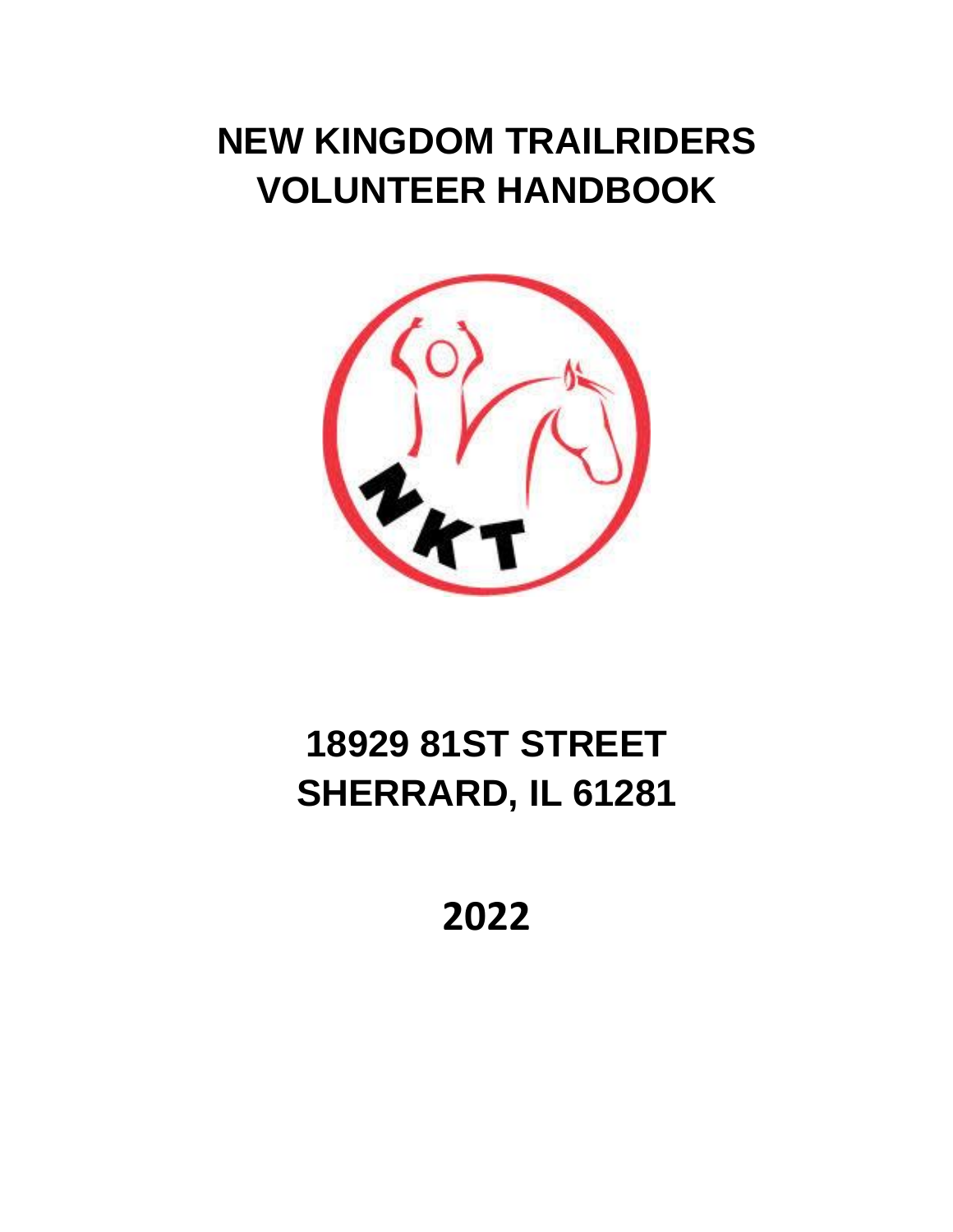## **Office Contact Info**

| $(309)$ 764-4220   |
|--------------------|
| 18929 81st Street, |
| Sherrard, IL 61281 |
| info@nktriders.org |
| www.nktriders.org  |
|                    |

### **CONTACTS**

**Kelly Kreiter Penning** – Executive Director (309) 737-8372 [Kelly@nktriders.org](mailto:Kelly@nktriders.org) **Louise Ballanger** – Equine Manager/Instructor (563) 570-3146 [louise@nktriders.org](mailto:louise@nktriders.org) **Monika Sauer** – Rider/Volunteer Coordinator/Instructor (636) 328-5060 monika@nktriders.org **Sharon Vershaw** – Instructor (563) 529-6756 [svershaw@mutualmed.com](mailto:svershaw@mutualmed.com)

Victoria Blackmer – Board Chair Matthew De Bisschop – Board Vice Chair Dave Emerick – Treasurer Dr. Barbra Kuhns – Secretary Katey Bignall – Director

#### **Board of Directors [boardofdirectors@nktriders.org](mailto:boardofdirectors@nktriders.org)**

Susan Shaffer – Director Denise Church – Director Shari Baker – Director Aaron Dyer – Director Allen Holdsworth – Director

## **2022 CALENDAR**

### **Lesson Sessions**

- Session 1 Feb. 28 Apr. 8
- Session 2 Apr.18 May 27
- Session 3 June 6 July 15
- Session 4 July 25 Sept. 2
- Session 5 Sept. 12 Oct. 21
- Session 6 Oct. 31 Dec. 9

#### **No Lessons/Office Closed**

| Jan. 1 - New Years Day               |
|--------------------------------------|
| Jan. 17 – Martin Luther King Jr. Day |
| May 30 - Memorial Day                |
| July 4 - Independence Day            |
| Sept. 5 – Labor Day                  |
| Nov. 11 - Veteran's Day              |
| Nov. 24 – Thanksgiving Day           |
| Dec. 26 - Christmas Day              |
|                                      |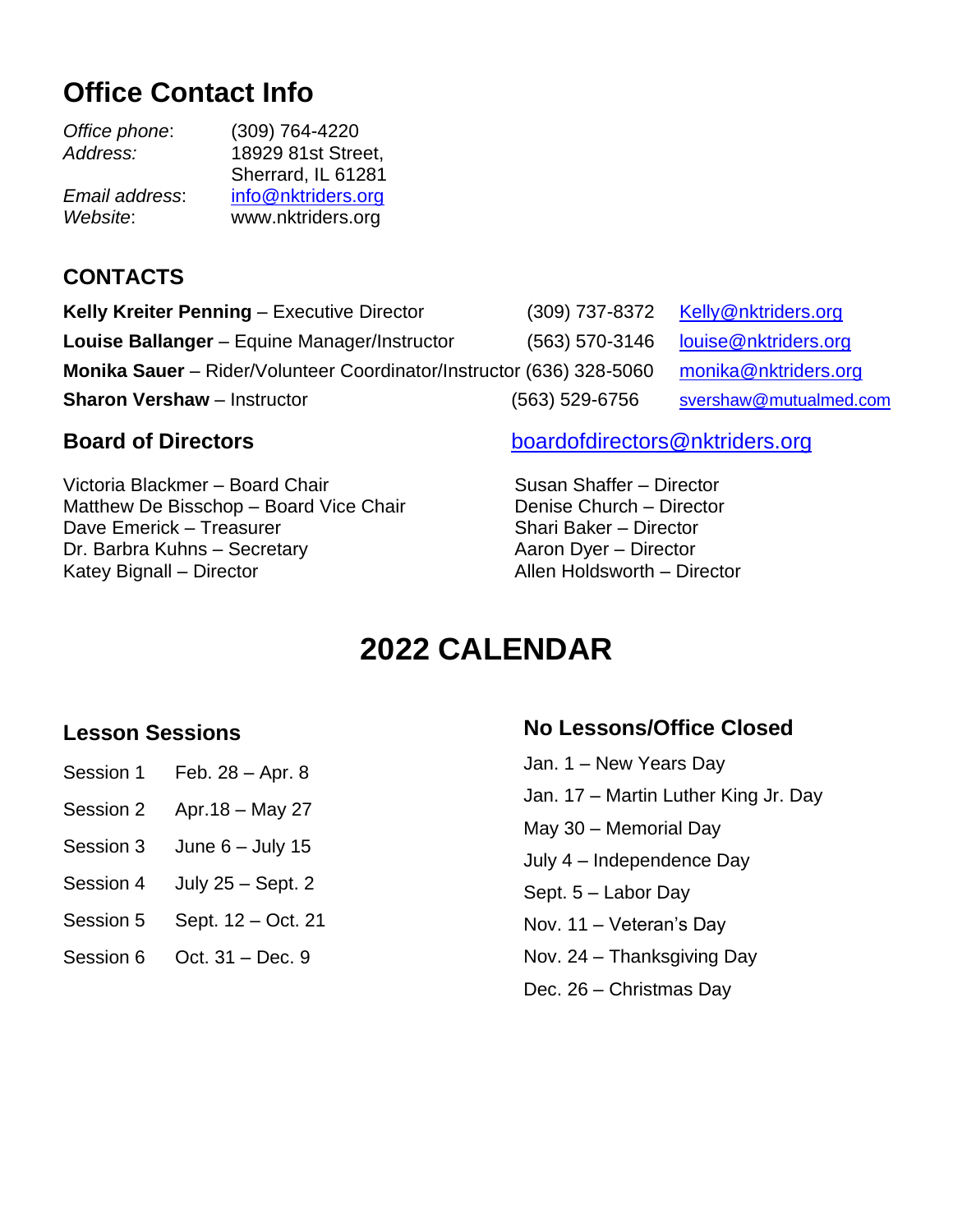## **Welcome**

*Welcome to New Kingdom Trailriders! We are thrilled that you have chosen to spend your valuable free time with us and we look forward to working with you in the coming months. Providing therapeutic equine activities to our participants truly "takes a village" and your contribution makes NKT possible. Throughout your time with us, we hope you enjoy assisting in lessons and working with the students and horses. We hope you can become further involved with us by participating in additional volunteer opportunities and attending our educational workshops.* 

*Please use this handbook along with any additional materials as a reference – both for our contact information and to guide you through the ins and outs of NKT. You are also encouraged to contact Kelly with any questions.* 

*We look forward to working with you and thank you for your generous service!* 

#### *Sincerely,*

*New Kingdom Trailriders Staff*

Kelly Kreiter Penning – Executive Director Louise Ballanger – Equine Manager/Instructor Monika Sauer – Instructor – Rider/Volunteer Coordinator Sharon Vershaw – Instructor Board of Directors

#### **Mission:**

To empower individuals of all ages and abilities to reach their full potential through equine assisted activities.

## ACCEPT. ENCOURAGE. EMPOWER.

#### **Vision:**

New Kingdom Trailriders strives to become the leading standard uniting people with horses through acceptance and encouragement to achieve emotional and physical wellness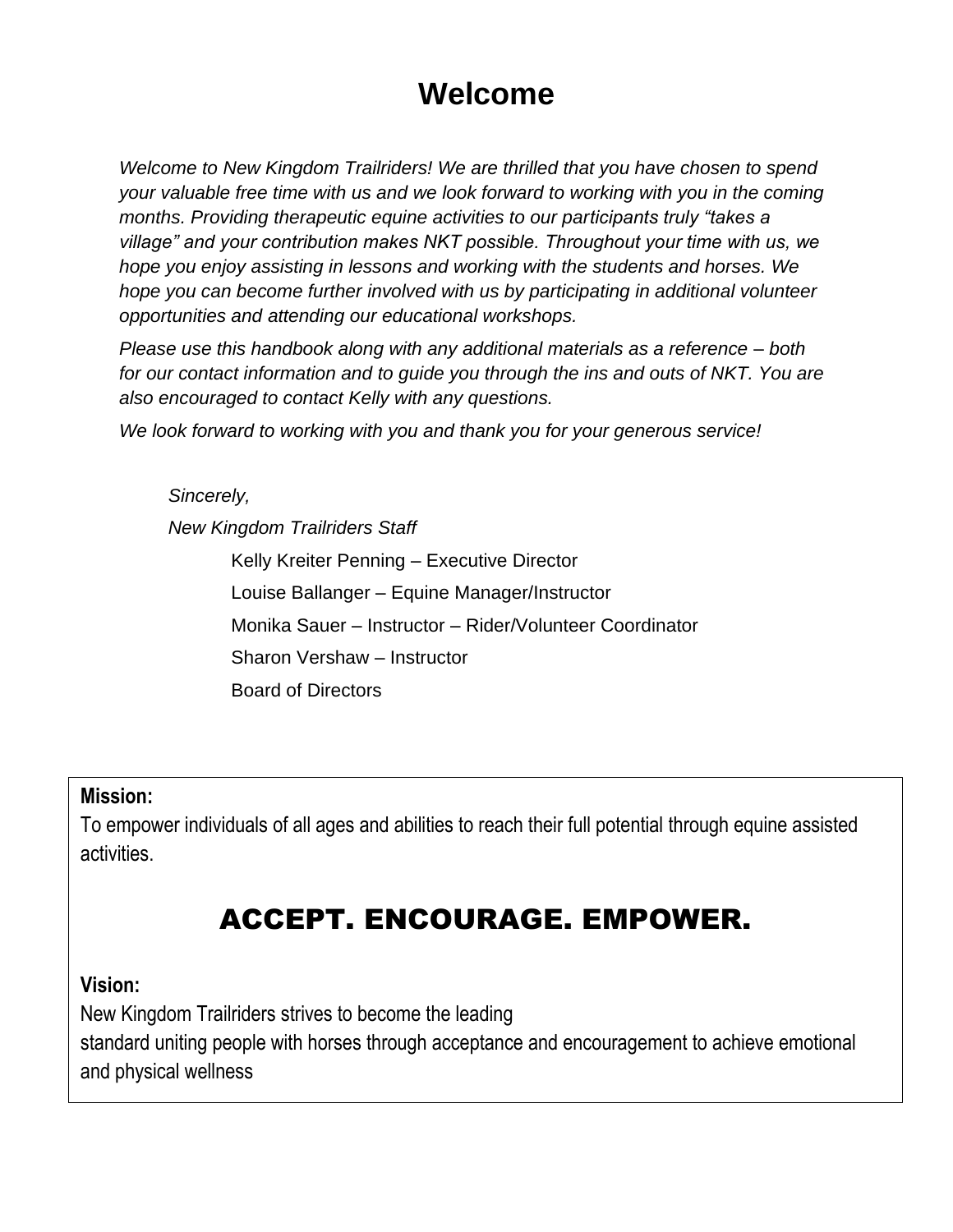## **Volunteer Information**

## **Qualifications**

- Must be 14 years old to work with horse and rider in the arena.
- Must be dependable and have a reliable means of transportation.
- Must enjoy working with people with disabilities.
- Must be in reasonably good health and able to walk for 45 minutes.
- Must attend a Volunteer Training session and, if applicable, a horse skills evaluation/Horse Leader Training Session
- Must fill out and sign all volunteer paperwork.

## **Volunteer Opportunities/Jobs**

- Lesson Greeter
- Side Walker
- Horse Leader
- Horse Handler
- Administrative Volunteer
- Grounds/Facility Volunteer
- Board Member
- Committee Member

### **Volunteer Job Descriptions**

**Lesson Greeter** – Has learned lesson routines and procedures. Greets riders and families. Helps fit helmets. Hands out and explains any paperwork given to the rider/care giver. Makes sure everyone stays in a safe area and signs in. Meets with staff or instructor before lessons to establish any needs for the lesson.

**Side Walker** – Walks with mounted students during lesson times.

**Horse Leader** – Leads the horse during riding lessons.

**Horse Handler** - Prepares horses before lessons and untacks horses after lessons.

**Administrative, Grounds/Facility Volunteers, Board Member and Committee Member** – Contact Kelly for additional information on these volunteer opportunities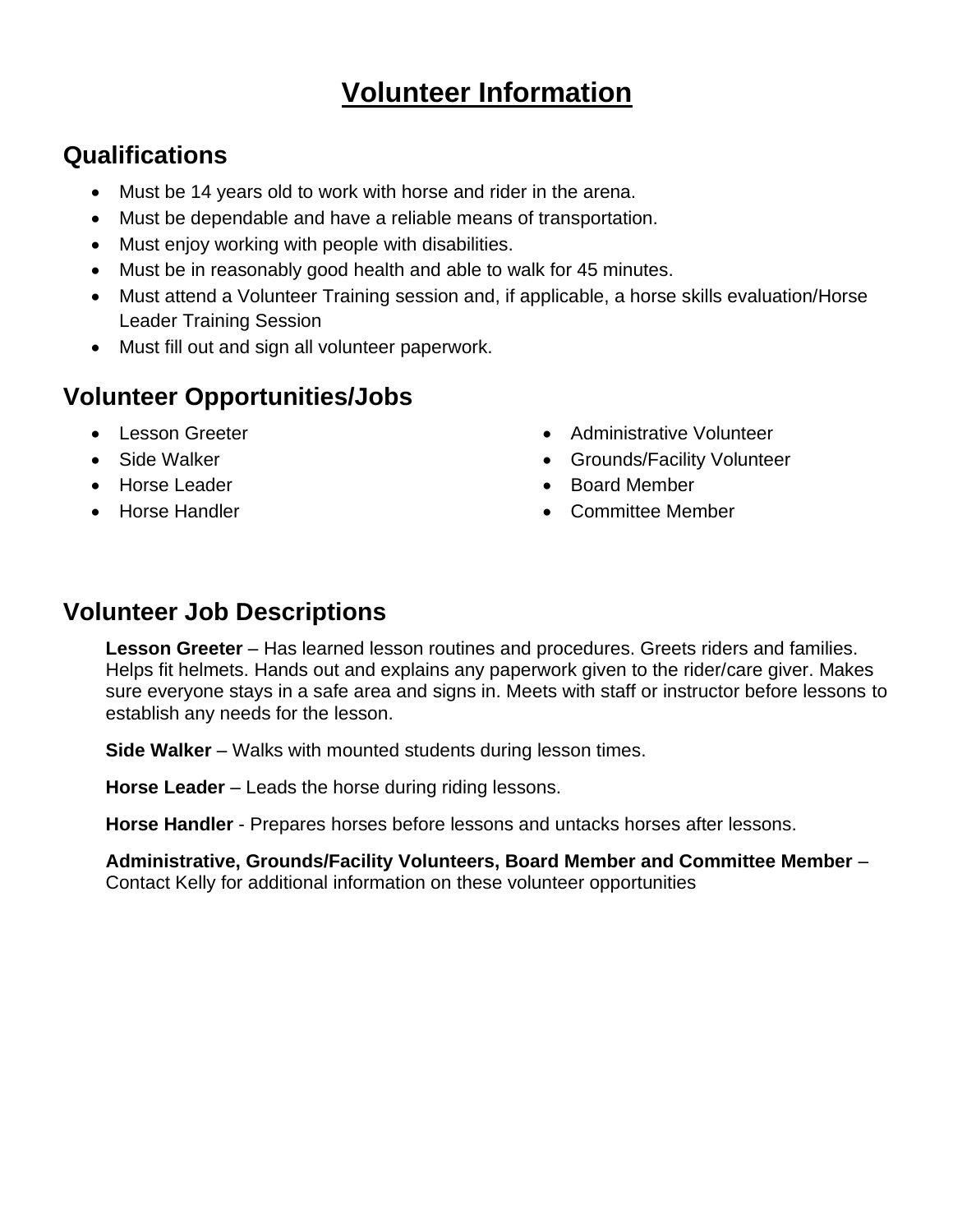## **Volunteer Job Training Requirements**

**Lesson Greeter** *(1 day a week for first two weeks of riding session)*

- Requirements:
	- o Helmet fit training
	- o Meet with staff to learn layout of the barn
		- Bathroom
		- Parking
		- Payment Box
		- Sign-in Sheet

**Side Walker** *(1 day a week for six-week riding session)*

- Requirements:
	- o Complete Preliminary Volunteer/Emergency Training
	- o Work with a side-walking mentor for at least two weeks during lessons

#### **Horse Handler/Horse Leader:** *(1 day a week for six-week riding session)*

- Requirements:
	- o Complete Preliminary Volunteer /Emergency Training
	- o Undergo skills assessment
	- o Attend Horse Leader Training Program

#### **Administrative Volunteer** *(as needed/as available)*

- Requirements:
	- $\circ$  Familiar with all aspects of NKT's program
	- o Willingness to help with any/all administrative tasks

#### **Grounds/Facility Volunteer** *(as needed/as available)*

- Requirements:
	- o Familiar with all aspects of NKT's program
	- o Willingness to help maintain NKT property and facility

#### **Board Member** *(monthly meetings)*

- Requirements:
	- o Complete and submit an application *(applicant must be voted in by existing Board of Directors)*
	- o Attend monthly meetings
	- o Assist in maintaining the integrity of New Kingdom Trailriders, ensuring its mission is being met.

#### **Committee Member** *(monthly meetings)*

- Requirements:
	- o Plan, organize, and facilitate NKT events and fundraisers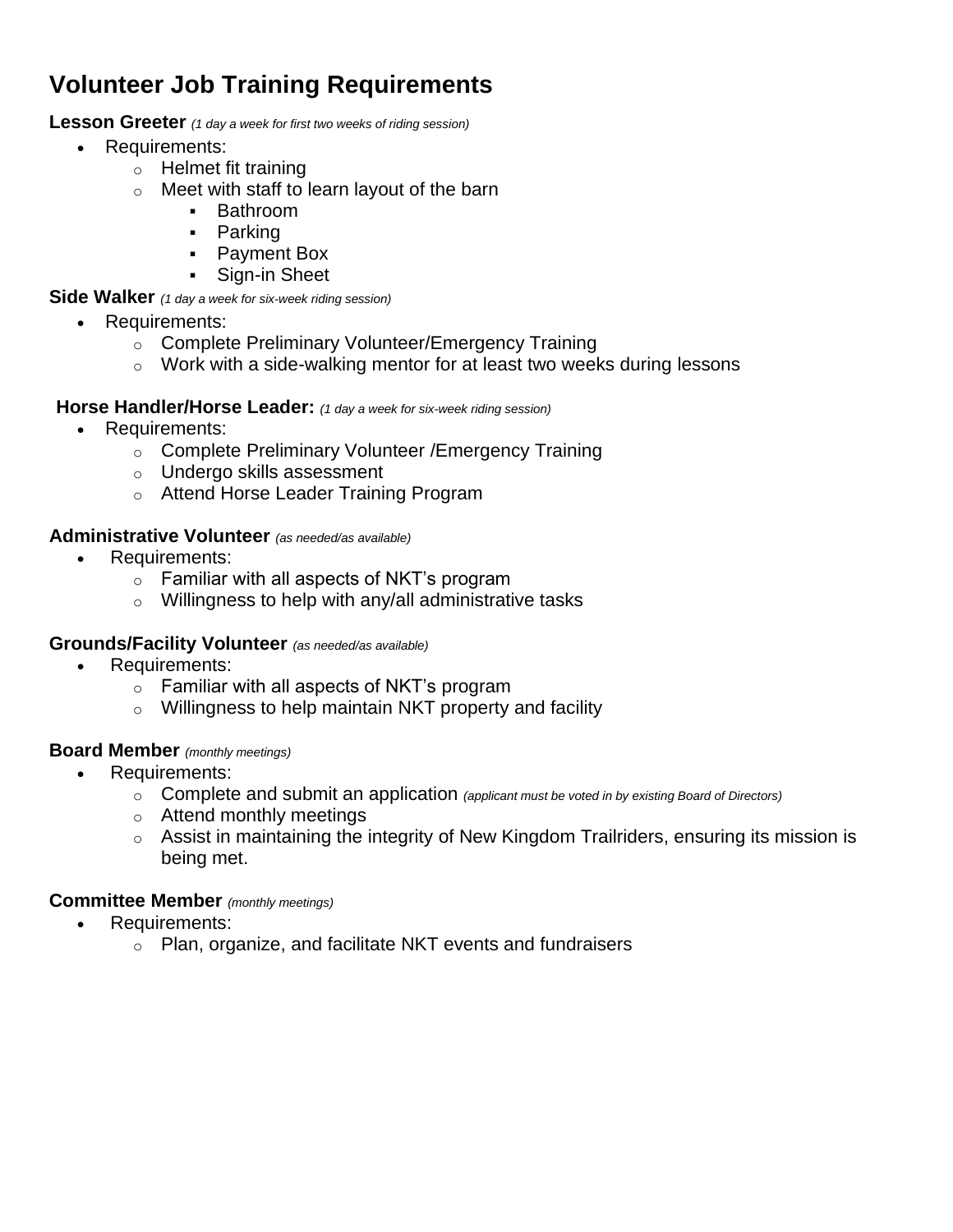## **Continuing Education and Job Advancement Opportunities**

Advancing our volunteers' education is very important to us! Please use these opportunities to expand your volunteer leadership options and knowledge! Have an idea for a workshop? Let us know!

**Quarterly Workshops –** Offered on a broad range of topics relating to horse care, therapeutic riding, disability education, and volunteer job expansion.

**Clinics** – Intense two-day seminars working on horse care and/or horsemanship training skills

*As these opportunities come available, they will be posted on NKT's website, Facebook Page and/or an email sent out.*

## **Dress Code**

Please wear barn and family appropriate clothing – pants, appropriate length shorts, sturdy, comfortable shoes (preferably boots), minimal jewelry, etc. For safety reason, we recommend that you not wear loose, flowing clothing or jewelry, or slick jogging-type pants. SANDALS, BALLET FLATS, FLIP FLOPS, OR OPEN TOED SHOES ARE NOT PERMITTED.

You are encouraged to wear NKT apparel.

## **Lesson Structure and Commitment**

The riding season is divided into six, six-week sessions. A break week is scheduled between each session. Volunteers sign up to begin lessons or return on a session-by-session basis. When deciding to volunteer, we ask for a minimum of a six-week (one session) commitment. Lessons require adequate volunteer attendance – we cannot operate without you!

### **Lesson Arrival and Departure Times**

Stated below is the preferred arrival times of each type of volunteer. As a general rule, please plan to arrive at the appropriate start time before the lesson and prepare to leave no earlier than 15 minutes after your last scheduled lesson has ended.

- **Greeter**  15 minutes before first lesson is scheduled to begin
- **Horse Handler** 1 hour before the first lesson is scheduled to begin
- **Side Walker** 15 minutes before the lesson you plan to participate in
- **Horse Leader**  half an hour before the lesson you plan to participate in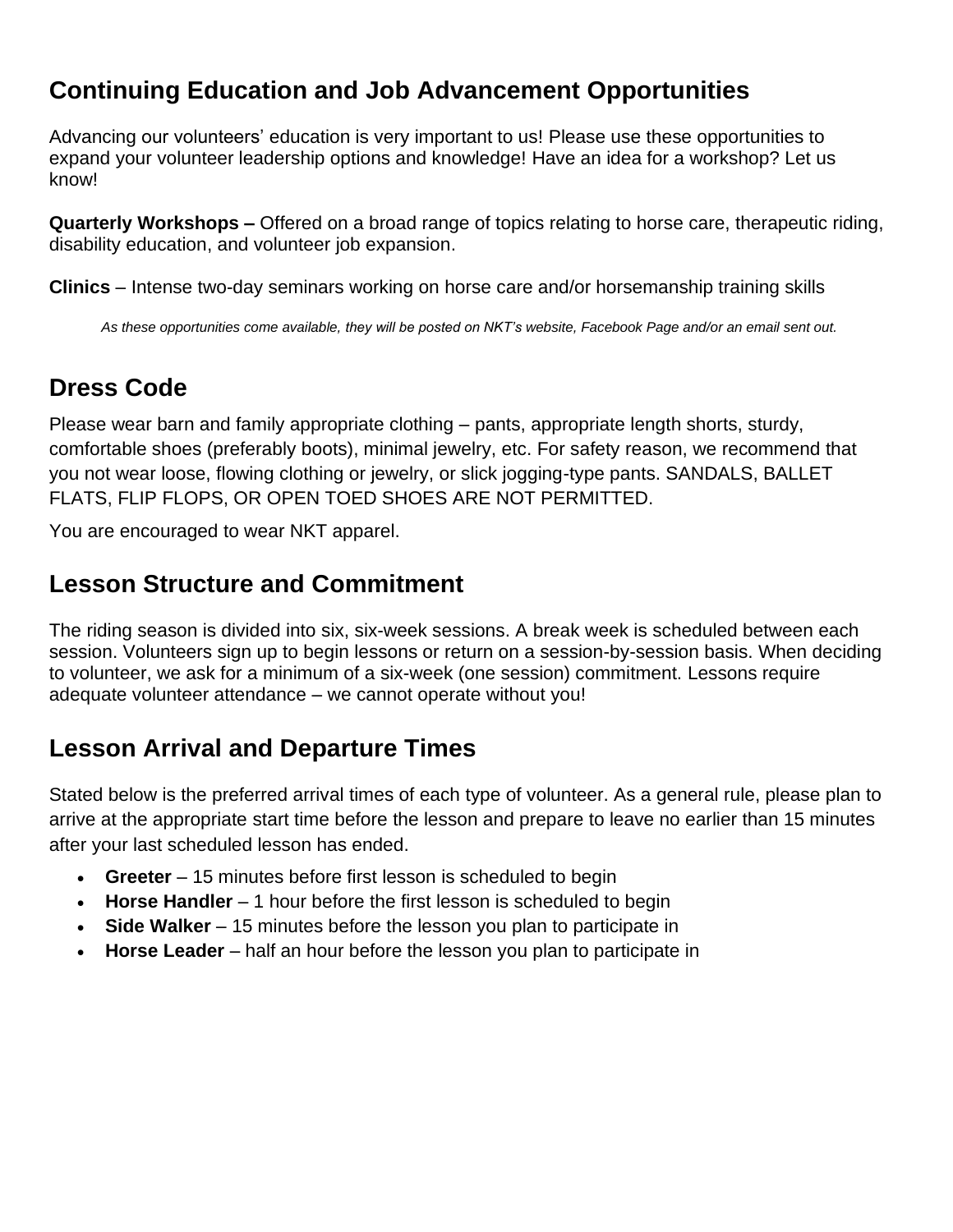## **Volunteer Cancellations and Absences**

If you know you will be absent during a session for which you are volunteering, please let Louise know at least 24 hours ahead of time both verbally and on white board next to the tack room. If you should have an emergency, please call the barn as soon as possible. 309-764-4220.

## **Lesson Cancellation Policy**

If riding lessons are cancelled, a modified lesson will be offered in its place. If weather conditions are too threatening to be on site, a replacement lesson will be offered at the same day and time during the break week.

- **Modified Lessons will occur if:**
	- $\circ$  Heat Index is 93 $\degree$  or above
	- o Temperature is 20° or below
	- o Lack of volunteers or instructors
- **Modified Lessons consist of:**
	- o Ground Work / Obstacles
	- o Horse Care and Safety
	- o Classroom Lessons

## **PLEASE WATCH OUR FACEBOOK PAGE AND NKT WEBSITE [WWW.NKTRIDERS.ORG](http://www.nktriders.org/) FOR LESSON CANCELLATIONS.**

## **Confidentiality Policy**

Riders have the right to consent to the release of their information. Therefore, all personal and sensitive information must be kept within the barn. It is inappropriate to reveal names and identifying facts about students outside of NKT. Please speak with the instructor regarding question about how to best help your student – do not approach the student's family for personal information. See additional information about confidentiality in the "Confidentiality Agreement".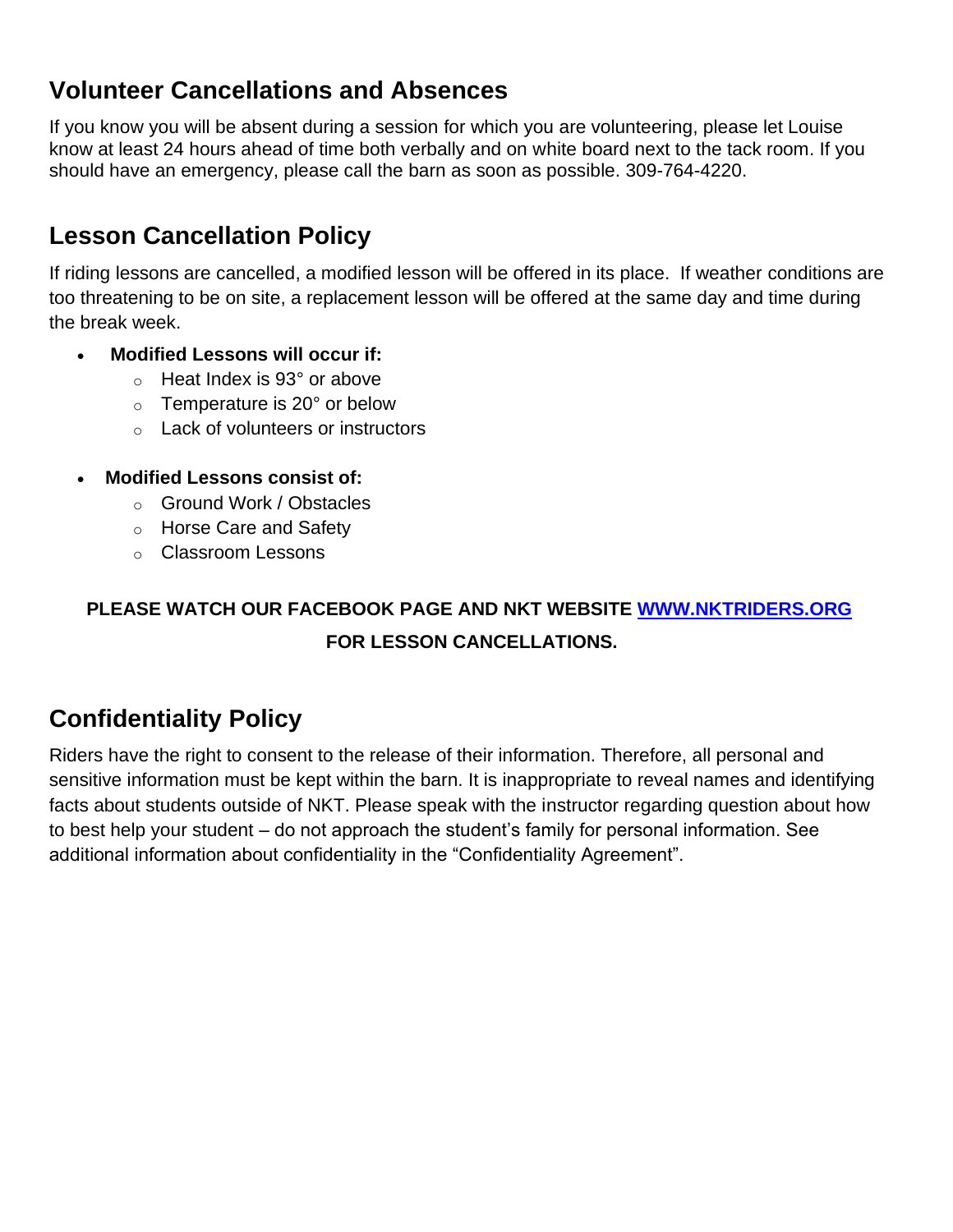## **Working with People with Disabilities – People First Language**

People with disabilities are – first and foremost – people who have individual abilities, interests and needs. They are moms, dads, sons, daughters, sisters, brothers, friends, neighbors, coworkers, students and teachers. People First Language emphasizes the person not the disability. It describes what a person *has,* not who a person *is.* 

| <b>Examples of People First Language</b>       |                                          |
|------------------------------------------------|------------------------------------------|
| Say:                                           | Instead of:                              |
| People with disabilities.                      | The handicapped or disabled.             |
| He has an intellectual disability.             | He's mentally retarded.                  |
| She has autism (or an autism diagnosis)        | She's autistic.                          |
| He has a diagnosis of Down syndrome            | He's Down's.                             |
| She has a learning disability (diagnosis)      | She's learning disabled.                 |
| He has a physical disability (diagnosis)       | He's a quadriplegic/crippled.            |
| She's of short stature / she's a little person | She's a dwarf/midget.                    |
| He has a mental health diagnosis               | He's emotionally disturbed/mentally ill. |
| She uses a wheelchair / mobility chair.        | She's confined/wheelchair bound.         |
| He receives special ed. services.              | He's in special ed.                      |
| She has a developmental delay.                 | She's developmentally delayed.           |
| Kids without disabilities.                     | Normal or healthy kids.                  |
| Communicates with her eyes/device/etc.         | Is non-verbal.                           |
| Congenital disability                          | <b>Birth defect</b>                      |
| Accessible parking, bathroom, etc.             | Handicapped parking, bathroom, etc.      |
| She needs or she uses                          | She has problems/special needs.          |

*"Volunteers are the only human beings on the face of the earth who reflect this nation's compassion, unselfish caring, patience, and just plain loving one another."*

~Erma Bombeck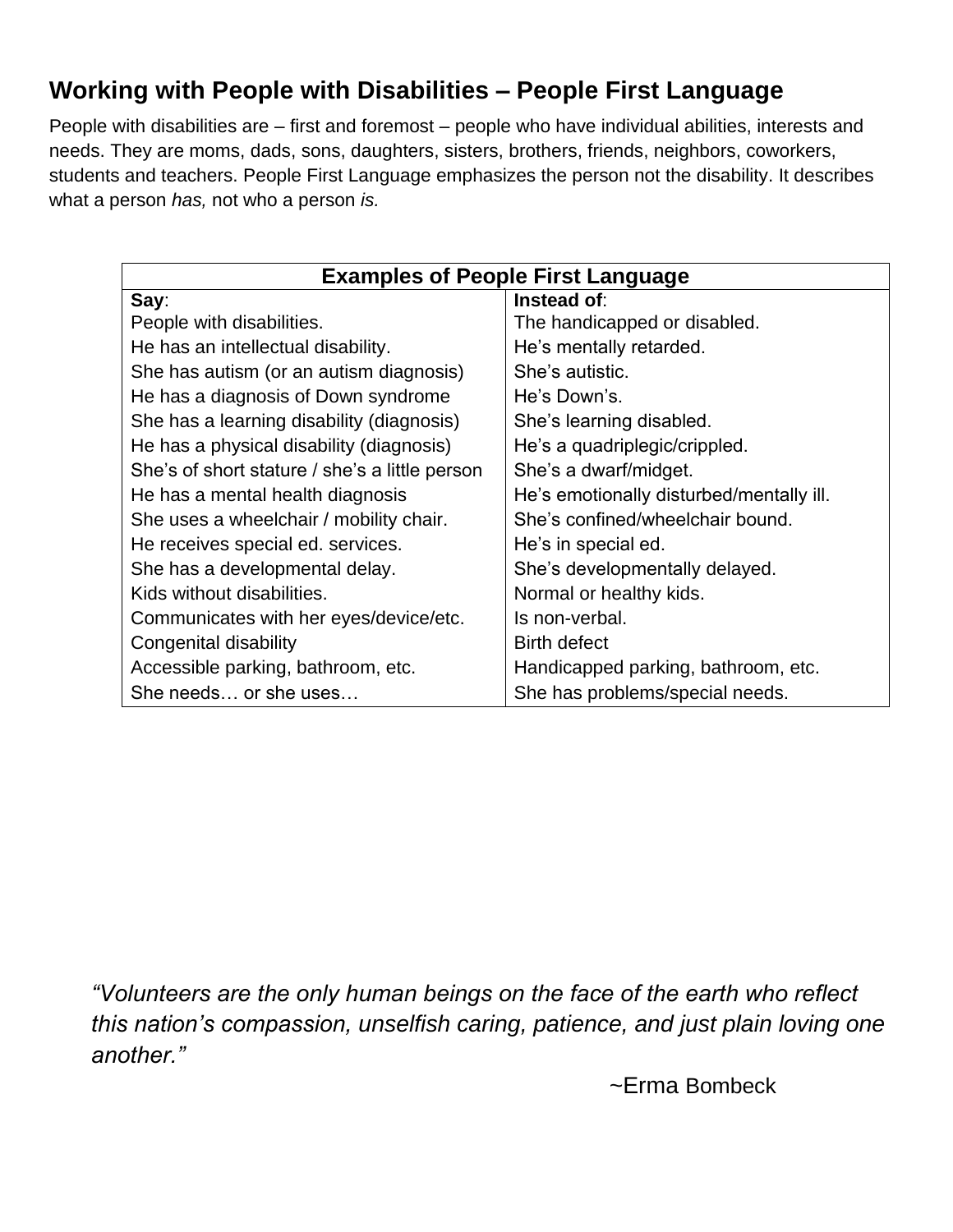#### **Barn Rules**

- Children must be supervised by an adult at all times.
- ASTMI/SEI rated helmets are required by all riders while mounted, and by students during ground lessons – **NO EXCEPTIONS.** You may bring your own properly fitting ASTM/SEI rated helmet or use one of ours.
- No yelling/screaming/rock throwing/obscene behavior, language, or gestures.
- No standing on gates or fences.
- No running.
- Drive slowly on farm property.
- Reserve the parking areas closest to the doors for our riders.
- **No pets!** Please do not bring your pets to our facility. There are no exceptions to this rule due to safety concerns. Service animals are permitted.
- Horse stalls are off limits to students unless allowed and supervised by an instructor or volunteer.
- Get permission before feeding our horses treats as we monitor their diets closely. Please do not hand feed horses; you may place approved treats in a feed pan.
- Pick up after yourself.
- Return all tack and equipment to its proper place. Put it back where it goes, not where you found it.
- If you open a gate, close it.
- Gates and doors must be closed during lessons. Be sure to call out when you open the arena gate and shut it.

#### • **ALCOHOL, DRUGS, AND SMOKING ARE PROHIBITED ON SITE!**

#### **Communications**

Communication is key and encouraged by NKT staff and Board of Directors. You are welcome to text message, email, Facebook message, call, as well as have an in-person conversation to communicate with NKT staff.

#### **Organizational Chart**

Please use to guide for communications and grievances